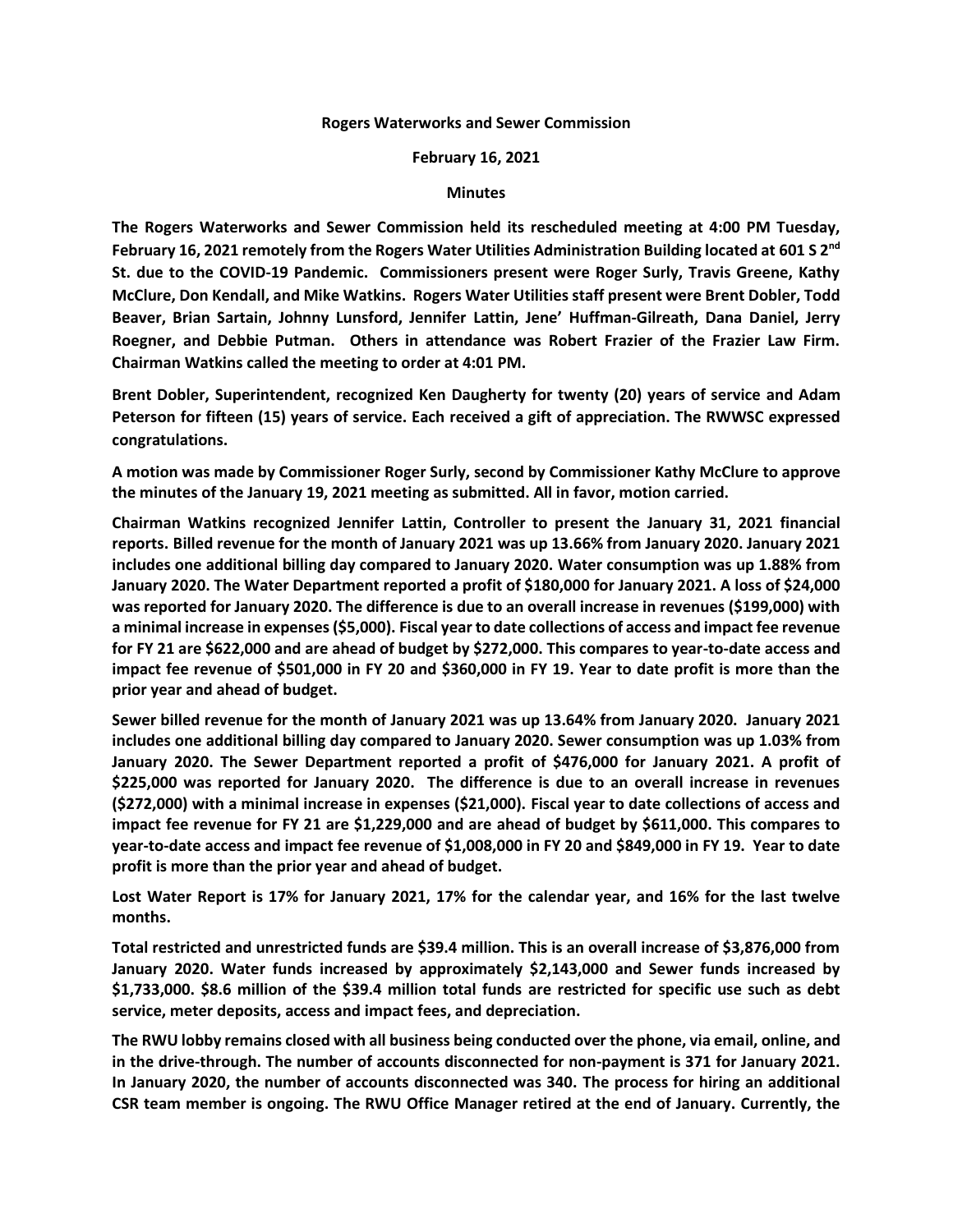**office manager position has been filled internally on an interim basis. During the interim term, RWU plans to utilize temporary staffing.**

**Chairman Watkinsrecognized Brian Sartain, Utility Engineer, for the January engineering report. Sartain stated that a recent job vacancy in the engineering department provided the opportunity to restructure the department. As a result, three (3) current employees received a promotion to newly defined positions, and the vacant position of design technician has been reclassified as inspector. Current developer projects include Hwy 94 (S. 8 th St.) pedestrian improvements, Pinnacle North office complex**  Ph. 2, Centennial Park, 9<sup>th</sup> St. Townhomes, and other commercial projects. RWU continues with the **design-build of Train II, Solids Handling Phase II, and Wastewater Master Plan projects. RWU expects to bid for the 11th St. elevated tank repainting in the fall of 2021. RWU continues to focus on inflow and infiltration (I & I), specifically between Olive & Hudson Streets, by intercompany department meetings and soliciting a proposal from Trekk Design Group to perform smoke testing in the area. Commissioner Travis Greene requested more detail regarding the Hwy 94 (S. 8th St.) pedestrian project. Sartain stated the plan is to install sidewalks and pedestrian crossings from Walnut St. to New Hope Rd. There were no other questions.** 

**Chairman Watkins recognized Todd Beaver, RPCF Manager, to present the January RPCF report. Beaver stated two new staff started in January. Additionally, the DMR Summary reports show all levels are within acceptable limits. The FOG and pre-treatment programs continue as planned despite COVID-19 restrictions. In preparation of recent inclement weather, RPCF staff developed methods to address operational needs. There were no questions.** 

**Chairman Watkins recognized Brent Dobler, Superintendent, to present the Operations Report. Within the past two days, due to freezing weather conditions, the field department has experienced a high volume of customer calls due to no water or freezing pipes. To date, most of the customer calls appear to be private line issues, however, the Utility still responds and investigates all such calls. Lattin added that, currently, with recent snowfall and temperatures are below freezing, RWU is not currently disconnecting service for nonpayment. Disconnections will resume once temperatures return to above freezing. There were no questions.** 

**Chairman Watkins recognized Brian Sartain to present Resolution No. 21-02 authorizing RWU to enter into a memorandum of agreement (MOA) with the Arkansas Department of Health regarding delegation of Plan Review for minor improvements for public water and sewer facilities, and for other purposes. The MOA between RWU and the Arkansas Department of Health (ADH) states that so aslong as RWU maintains a professional engineer on staff, RWU will be able to review and approve minor public water and sewer improvements. Such improvements are defined as being up to 2,000 ft. in total length, 100 living units or less, or sewage pumping stations up to 50 gallons per minute. Approving the MOA will address most large-scale developments and small-scale subdivision projects and allow the developer to submit plans to RWU without also requiring such plans to also be submitted to ADH. RWU will still have to ability to request ADH review of such plans when desired. RWU currently has three (3) engineers on staff. Commissioner Roger Surly made a motion to approve Resolution No. 21-02, second by Commissioner Kathy McClure. All in favor, motion carried.** 

**Sartain continued with a request to approve an agreement with Trekk Design Group, LLC to perform sewer smoke testing in an amount not to exceed \$28,971.25 based on hourly rates. Staff requested permission to negotiate the final form and content of the agreement. The purpose of the agreement is to pinpoint Inflow & Infiltration (I & I) issues. Surly inquired if this request is included in the FY 21 budget. Sartain stated yes, for \$30,000.00. Commissioner Kathy McClure made a motion, second by Commissioner Don Kendall. All in favor, motion carried.**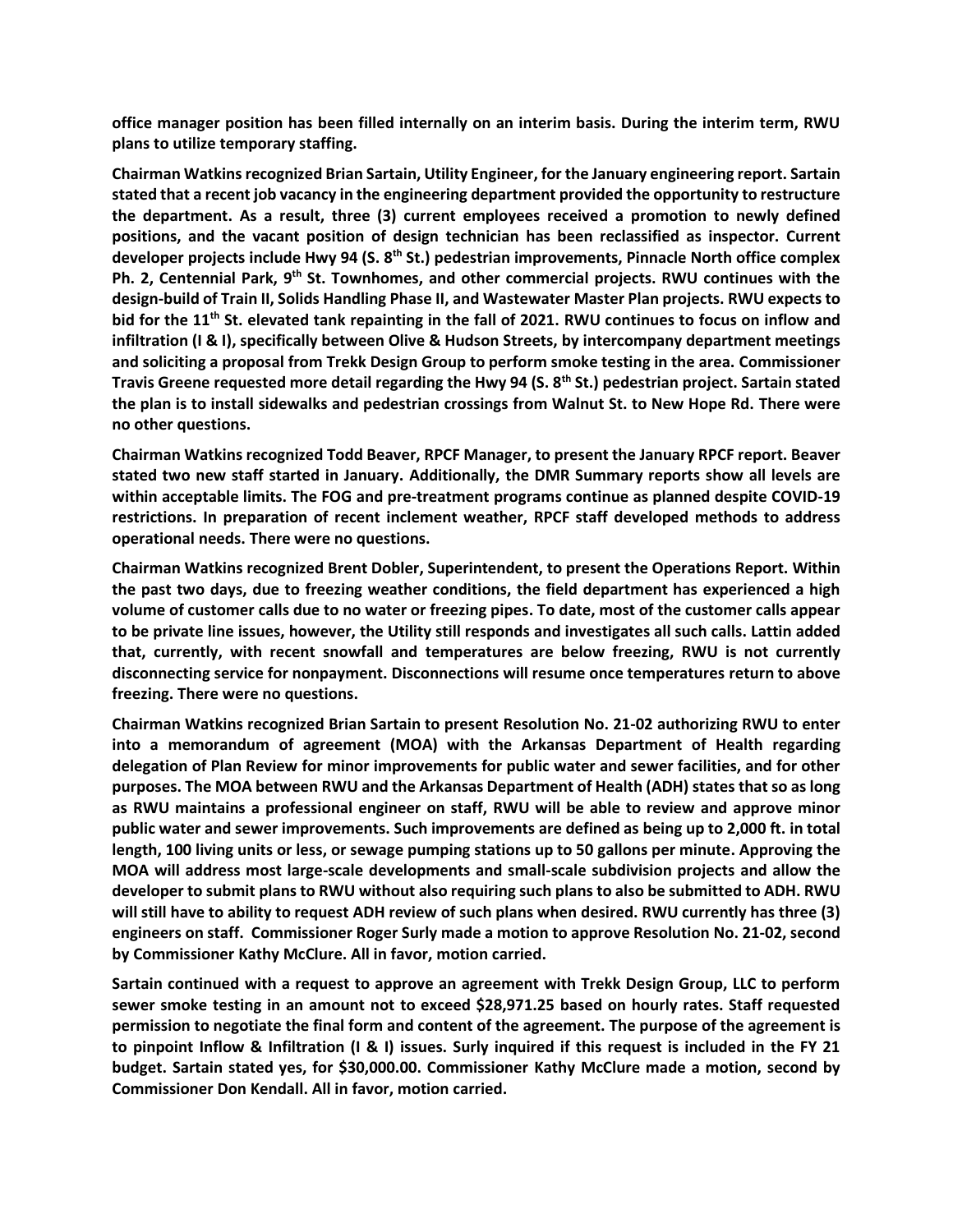**Sartain continued with a request for a contract amendment to reimburse the City of Rogers for waterline and sanitary sewer replacements for the Oak St Improvements, 28th to 2nd St project. An agreement for the project currently exists between the City of Rogers and Crafton Tull & Associates. Authorization of the contract amendment will permit RWU to reimburse the City of Rogers for hourly design services and reimbursable expenses not to exceed \$74,660. Commissioner Kathy McClure made a motion, second by Commissioner Don Kendall. All in favor, motion carried.** 

**Sartain presented a motion to approve revision to the water service boundary map. The current water service boundary map is such that one landowner may own part of the land within the water service boundary and part of the land outside the boundary. If the RWWSC Commission approves the revision to extend the water service boundary, the proposed water service boundary map will be submitted to the Arkansas Natural Resources Commission for further consideration. Benton County Water District #1, which currently services the area outside the RWU water service boundary, is in support of the revision. Chairman Watkins inquired if the revision will also include sewerservice. Sartain stated it does not as the proposed water service boundary revision is outside the Rogers City Limits. Commissioner Travis Greene made a motion, second by Commissior Kathy McClure. All in favor, motion carried.** 

**Sartain presented a motion to approve an amended Facilities Extension Contract (FEC) for Pine St. Subdivision. The FEC will allow the Utility to reimburse the applicant for the extension of an 8" diameter water main for an amount not to exceed \$74,997.90. Currently, a 2" water main exists at the Pine St. location where an 8" water main is needed. Commissioner Kathy McClure made a motion, second by Commissioner Don Kendall. All in favor, motion carried.** 

**Sartain presented a motion to approve a Facilities Extension Contract (FEC) for 8th St. Shoppes. The FEC will allow the Utility to reimburse the applicant for the replacement of a 6" VCP (clay) sewer main with an 8" PVC along W. Willow St. and to replace an offsite portion of 2" CIP (cast iron) with 8" DIP along S. 8 th St. for an amount not to exceed \$91,881.98. Commissioner Kathy McClure made a motion, second by Commissioner Roger Surly. All in favor motion carried.** 

**Chairman Watkins recognized Jennifer Lattin to present Resolution No. 21-03, authorizing RWU to purchase certain software through the Sourcewell cooperative purchasing program and authorizing RWU to enter into a Software as a Service Agreement with Tyler Technologies Inc, waiving any further requirements of competitive bidding. RWU plans to implement new software to manage financial management, payroll, and personnel needs in the near future. If approved, RWU will have the authorization to negotiate the final form and content of the agreement with Tyler Technologies. If an agreement is not reached with Tyler Technologies, this resolution also authorizes the Utility to conduct a traditional procurement. However, by using the cooperative purchasing agreement through Sourcewell, the traditional procurement requirements have been met according to State of Arkansas bidding guidelines. Lattin stated that the search for new software has been ongoing for the past couple of years. Commissioner Roger Surly made a motion, second by Commissioner Kathy McClure. All in favor, motion carried.** 

**Chairman Watkins recognized Brent Dobler for approval of modification to the RWU investment Policy. Dobler stated that the RWU Depository and Investment Committee met and voted to increase minimum reserves to \$11,809,000 in the Water Department and \$11,387,000 in the Sewer Department. Both are a slight increase from the prior year. No other modifications to the Investment Policy are recommended by the Committee at this time. Commissioner Don Kendall made a motion, second by Commissioner Kathy McClure. All in favor, motion carried.** 

**Dobler also requested approval of Designation of Banks and Banking Institutions. Dobler stated that the Committee agreed to continue using the following financial institutions: a) Arvest, b) First Western**